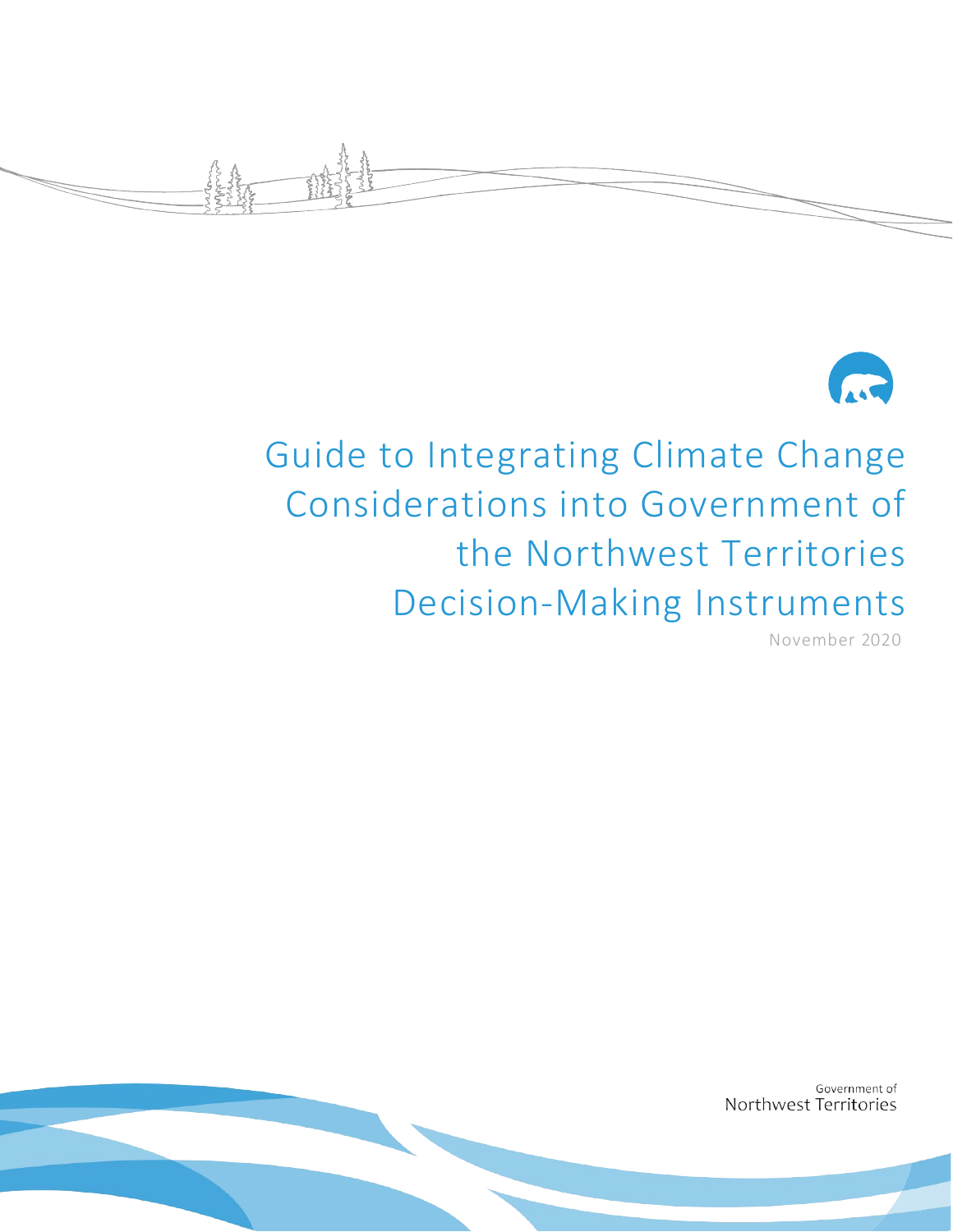If you would like this information in another official language, call us. English

Si vous voulez ces informations dans une autre langue officielle, contactez-nous. French

> Kīspin ki nitawihtīn ē nīhīyawihk ōma ācimōwin, tipwāsinān. Cree

Tłįchę yatı k'èè. Di wegodi newę dè, gots'o gonede. Thicho

Perihtł'ís Dëne Sųłiné yati t'a huts'elkër xa beyáyati thepą pat'e, nuwe ts'ën yółti. Chipewyan

Edi gondi dehgáh got' je zhatié k' éé edati' éh enahddhę nide naxets' é edahíí. South Slavey

> K'áhshó got'ıne xada k'é hederi zedihtl'é yeriniwę nídé dúle. North Slavey

Jii gwandak izhii ginjìk vat'atr'ijahch'uu zhit yinohthan jì', diits'àt ginohkhìi. Gwich'in

> Uvanittuaq ilitchurisukupku Inuvialuktun, ququaqluta. Inuvialuktun

לי6ל חחיי24 מלגבי A4 לוכ\_ולי, D<e^- מינדים מילים לי6ל מחיים כ Inuktitut

Hapkua titiqqat pijumagupkit Inuinnaqtun, uvaptinnut hivajarlutit. Inuinnagtun

Indigenous Languages:

ENR\_Communications@gov.nt.ca

French: 867-767-9348 866-561-1664 Toll Free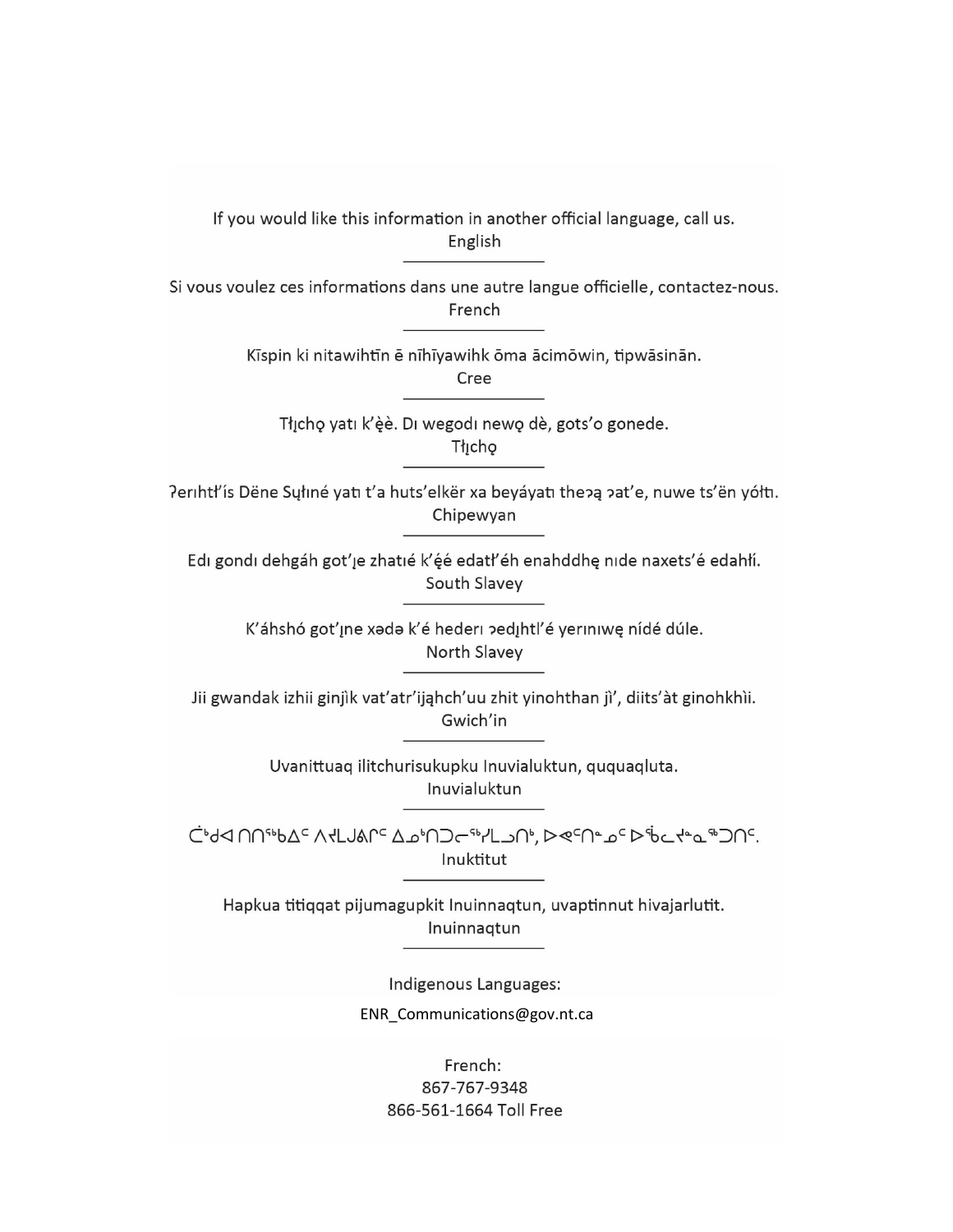# **Table of Contents**

| Table 1. How to assess climate change considerations in GNWT decision instruments 9 |  |
|-------------------------------------------------------------------------------------|--|
|                                                                                     |  |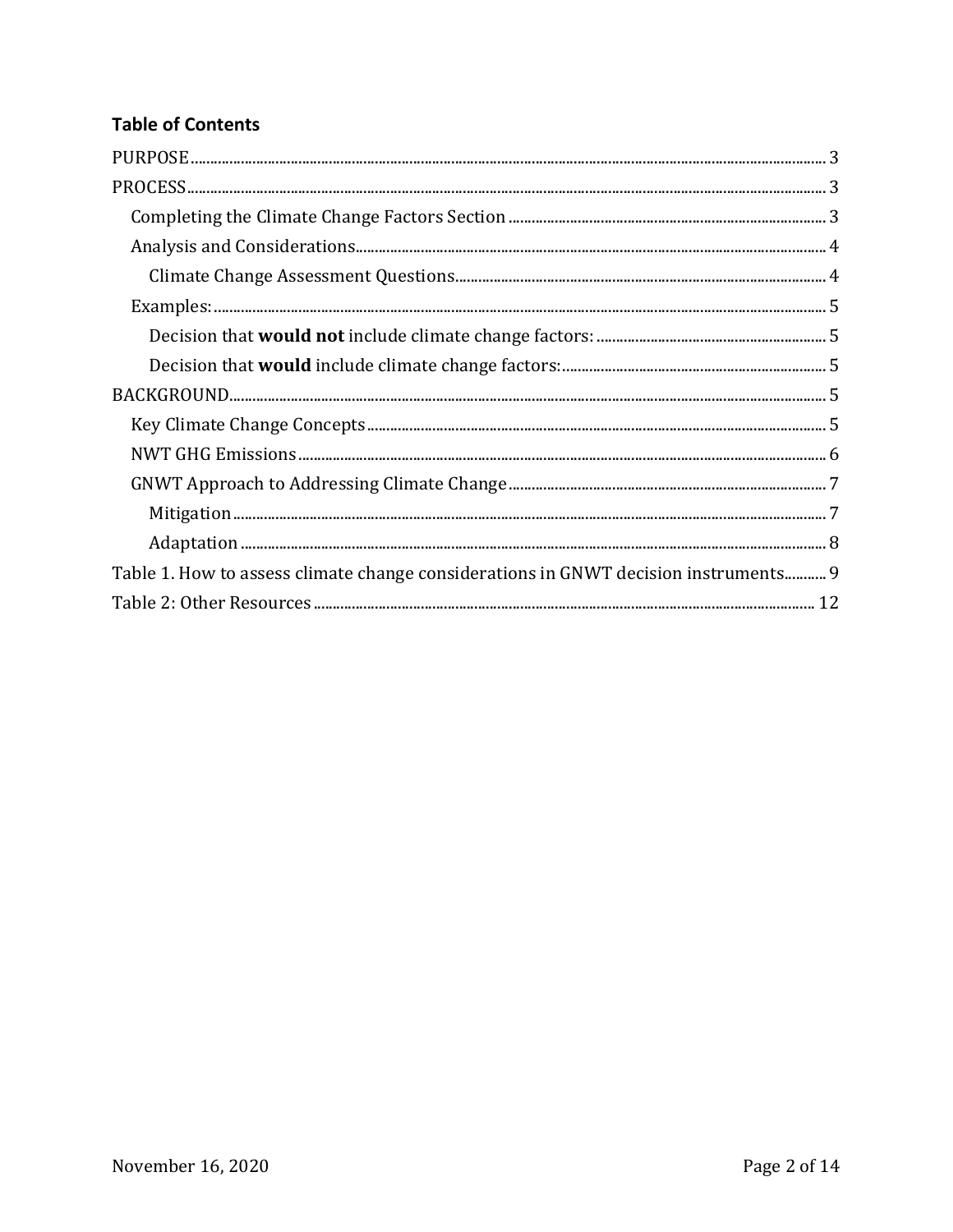#### **PURPOSE**

This document provides Government of the Northwest Territories (GNWT) departments with a guide to completing the Climate Change Factors section of Executive Council and Financial Management Board decision papers, submissions and legislative proposals.

#### **PROCESS**

#### **Completing the Climate Change Factors Section**

To ensure meaningful analysis and accuracy of the Climate Change Factors section, the ENR Climate Change and Air Quality (CCAQ) Unit serves a central advisory and coordinating function for all GNWT departments. 

The Unit is responsible for responding to and liaising directly with GNWT departments to provide advice and guidance in completing the Climate Change Factors section while developing GNWT decision‐making instruments. The Unit is also responsible for supporting and liaising with Cabinet Secretariat, Management Board Secretariat, and the Legislative Coordinator in the assessment of decision‐ making instruments, in respect of climate change considerations.

**Departments should follow the process as set out below** to complete the Climate Change Factors section of GNWT decision‐making instruments:

i. **Originating department** considers the Climate Change Assessment Questions (pg. 4) during early stages of drafting the decision proposal\* to determine possible climate change considerations to discuss with ENR CCAQ\*\*;

\* Not all decisions will have climate change considerations. Should the originating department believe with a high degree of certainty that climate change is not a factor in their proposed decision, they may decide not to engage ENR. It should be noted by departments that Central Agencies may still contact ENR during the assessment process to confirm that climate change is not a factor, which could result in unanticipated delays. 

\*\* When an originating department conducts interdepartmental review on a submission, it is reasonable to expect that ENR will provide relevant information on climate change considerations through this process. Departments must exercise discretion to determine if additional follow‐up is needed prior to submitting to Central Agency. 

ii. **Originating department** contacts ENR CCAQ to discuss the nature of the initiative, proposal summary and recommended decision to determine climate change considerations;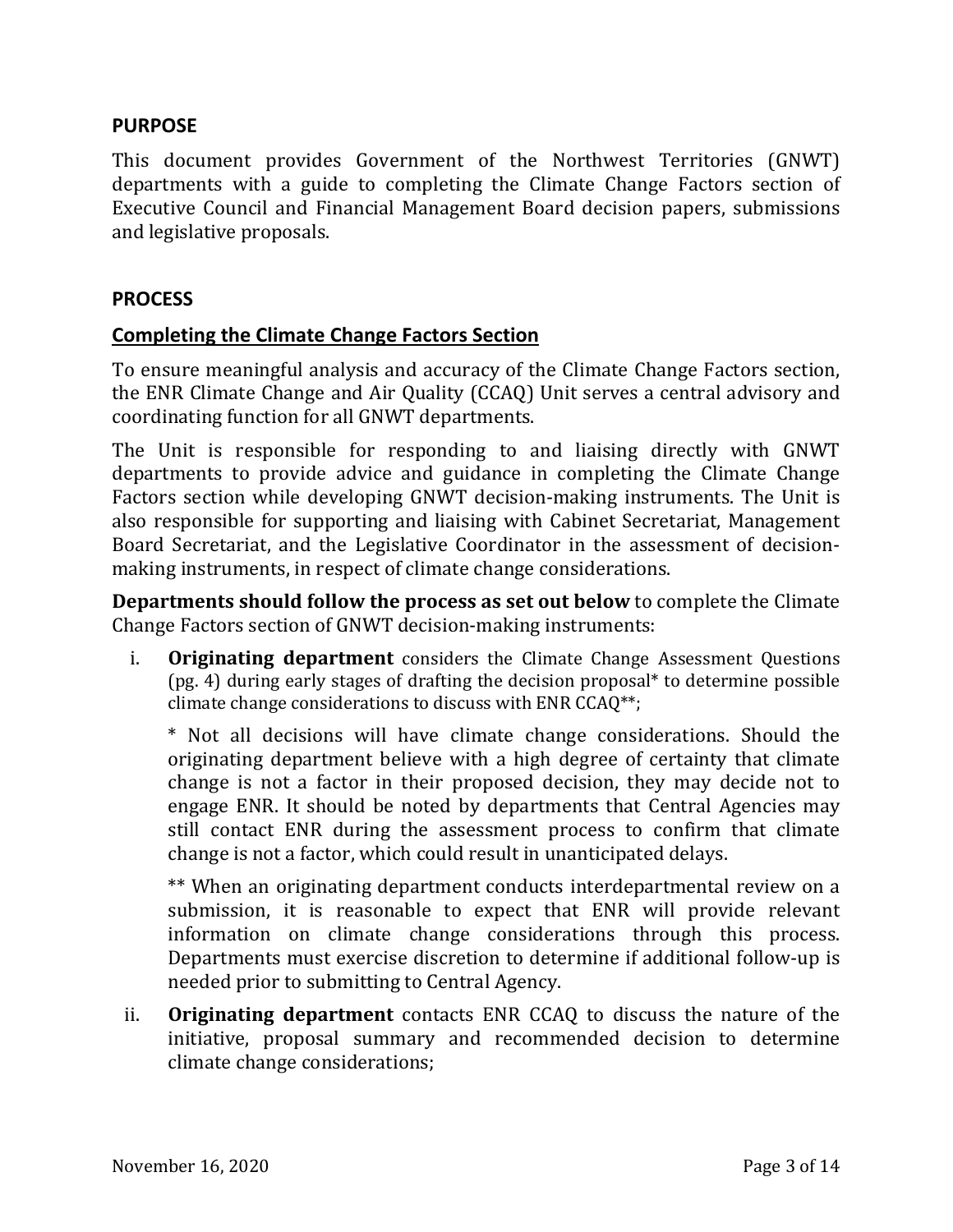- iii. **ENR CCAQ** will advise the originating department on possible considerations and recommend other resources to consult, as necessary;
- iv. **Originating department** completes the Climate Change Factors section based on advice provided by ENR CCAQ and other identified resources, if applicable, and submits completed decision‐making instrument to Executive Council or Financial Management Board, respectively.
- v. **Cabinet Secretariat, Management Board Secretariat, or the Legislative Coordinator** seeks the advice of ENR CCAQ, as deemed necessary, during the development of the Assessment of the decision‐making instrument to:
	- a. Confirm there are no climate change concerns;
	- b. Confirm the Climate Change Factors section is accurate and thorough analysis was carried out; or
	- c. Seek clarification, or additional advice or guidance in respect to climate change considerations related to the initiative, proposal summary and recommended decision.
- vi. **ENR CCAQ** will advise on possible considerations and recommend other resources to consult, as necessary;
- vii. **Cabinet Secretariat, Management Board Secretariat, or the Legislative Coordinator**, respectively, completes the Assessment.

Depending on the scope and scale of potential considerations, **Departments should anticipate up to 7 work days to consult ENR CCAQ**, depending on the scope of the issue and decision**.** If the linkage to climate change is limited, this turnaround time could be as short as 3 days.

It is strongly recommended that climate change be considered early in the process, and that CCAQ also be contacted early to provide advice or resources. Doing so will reduce the amount of time needed later to complete the climate change consideration section of the decision‐making instrument.

#### **Analysis and Considerations**

The Climate Change Factors section should clearly describe at a high‐level how the proposal has considered climate change implications, including the GNWT's ability to meet its climate change goals (pg. 7). 

Climate Change Assessment Questions

- Will the proposal advance any actions in the CCSF Action Plan?
- Will the proposal significantly impact the NWT's GHG emissions?
- Will the proposal improve knowledge of climate change impacts?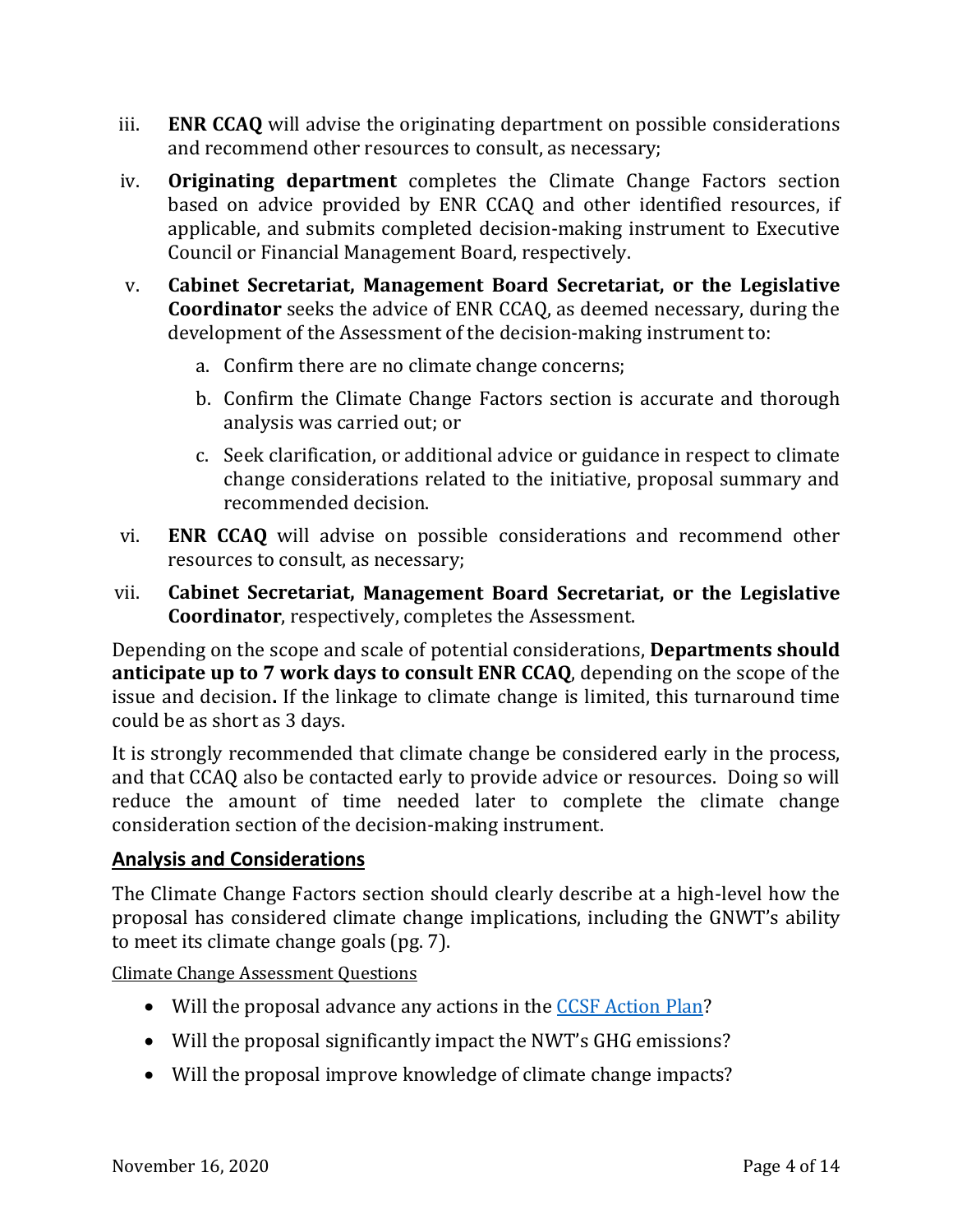Will the proposal improve management and adaptation to climate change impacts that are already occurring, or are reasonably foreseeable?

**Table 1** can be used to support departments in demonstrating how climate change has been considered within the analysis of the decision-making instrument.

**Table 2** provides a listing of other GNWT resources that can assist departments in understanding climate change considerations as part of this analysis.

## **Examples:**

#### Decision that **would not** include climate change factors:

The Department of Lands routinely submits decision papers for issuing government reserves that provide a land base for government users and projects. In this case, it is not the establishment of the reserve itself that triggers climate change considerations, but rather, the *use* of the land that triggers the climate change consideration and lens. In this instance, it not anticipated that GHG emissions for reserve creations or other land dispositions would be covered in the associated decision paper. 

In this case, it would be sufficient to state, *"There are no climate change implications associated with this decision."*

#### Decision that **would** include climate change factors:

Executive Council approval of an Agriculture Strategy Action Plan 

In this case, the climate change considerations could be summarized as: *"The Department has consulted with Environment and Natural Resources (ENR) to determine that the recommended decision directly supports Action Item 3.8c and the Action Area – Protecting and Supporting People by increasing local food security and food production in the Climate Change Strategic Framework Action Plan. ENR advised that this decision will have neither a positive, nor negative impact on GHG emissions, but does improve knowledge of climate change impacts related to country food‐related research including climate change impacts to community food security. Improving our knowledge of how climate change and food security, in conjunction with increasing training and education, will build community resilience to the impacts of climate change.*

#### **BACKGROUND**

#### **Key Climate Change Concepts**

Climate change can have wide‐ranging, severe impacts to the natural environment, human health, public safety, culture and heritage, infrastructure, and the economy. For example, in the NWT, we are projected to experience climate change impacts, such as more frequent and intense forest fires, that have consequences for a variety of aspects, including: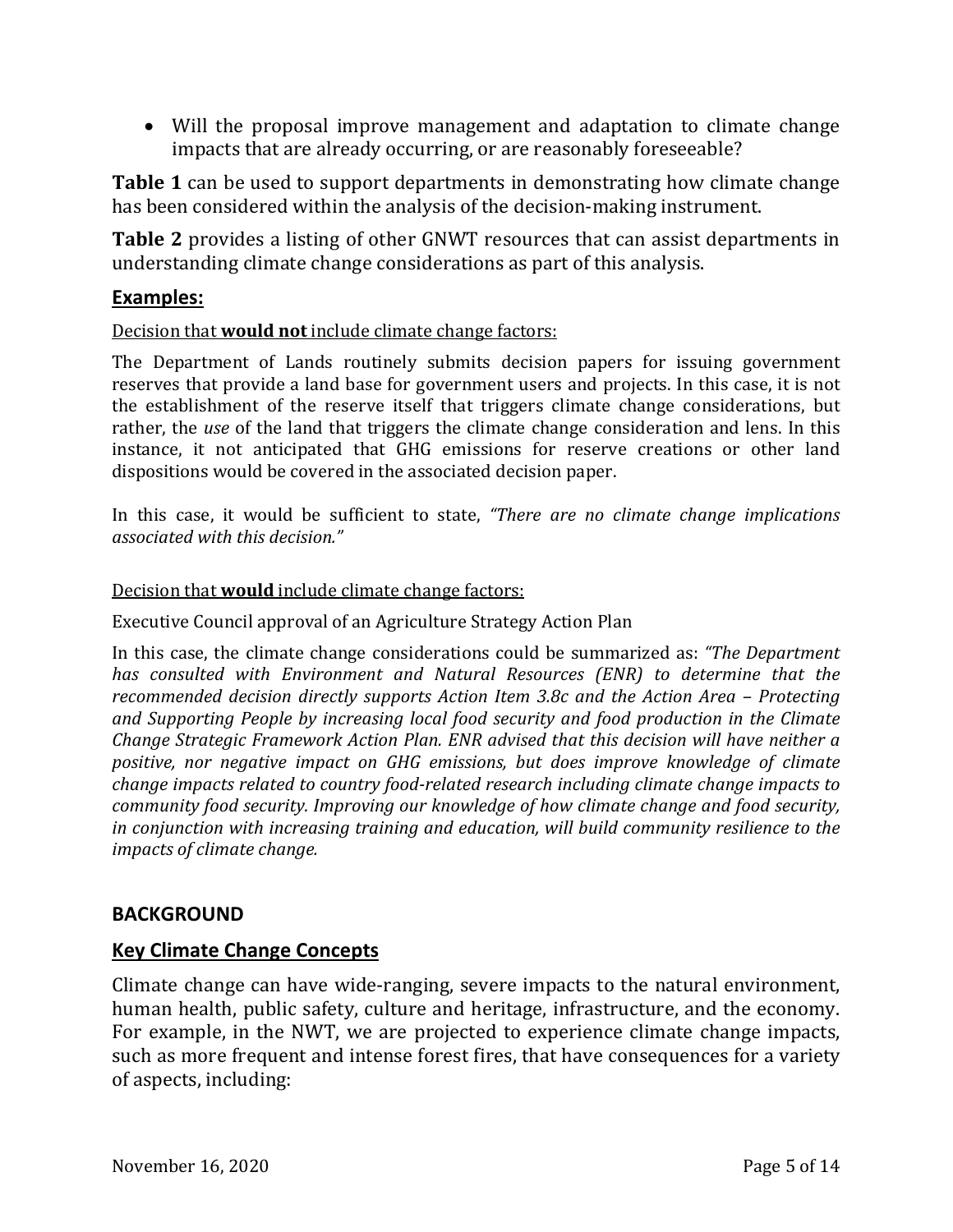- Social (such as impacts of air quality on human health);
- Environmental (such as loss of habitat); and
- Economic (such as loss of land available for development and loss of tourism revenue due to closed roads or facilities).

**Adaptation** means changing activities and adjusting behaviour in response to a changing climate.

**Climate change** is a long-term shift in weather conditions identified by changes in temperature, precipitation, winds, and other indicators. Climate change can involve changes in average conditions, both in variability and intensity. 

**Climate projections** are an important consideration for decision making and help anticipate how the future climate will be. Climate projections are made using various models and applying current and future GHG emission scenarios.

**Greenhouse gases (GHGs)** are gases in the Earth's atmosphere that trap heat and increase Earth's temperature. Although, GHGs occur naturally, human activity has exacerbated the release of these gases.

**Greenhouse gas sinks** are natural systems (oceans, soils, and forests) that absorb and store carbon dioxide  $(CO_2)$  from the atmosphere, impacting GHG concentration levels in the air, and supporting climate change mitigation. Protecting forested landscapes or tree planting are examples of maintaining greenhouse gas sinks.

**Mitigation** means reducing or preventing the release of GHGs into the atmosphere.

**Weather** is an everyday atmospheric condition of a particular region, and can be measured through temperature, humidity and wind speed, among other factors.

# **NWT GHG Emissions**

Although the NWT's GHG emissions are very low relative to larger provinces, like Ontario or Alberta, our per capita emissions (amount of GHG emissions per person) are among the highest in Canada, largely due to heating and power generation needs. 

Most human caused GHG emissions in the NWT come from fuels used for generating electricity, space heating, transportation and industry:

- **50% from Industry** includes GHG emissions from heat, electricity and vehicles from mining, oil and gas, and other Industry facilities (GHG Reporting Program).
- **35% from transportation** includes GHG emissions from domestic aviation, rail transportation, marine transportation and road transportation.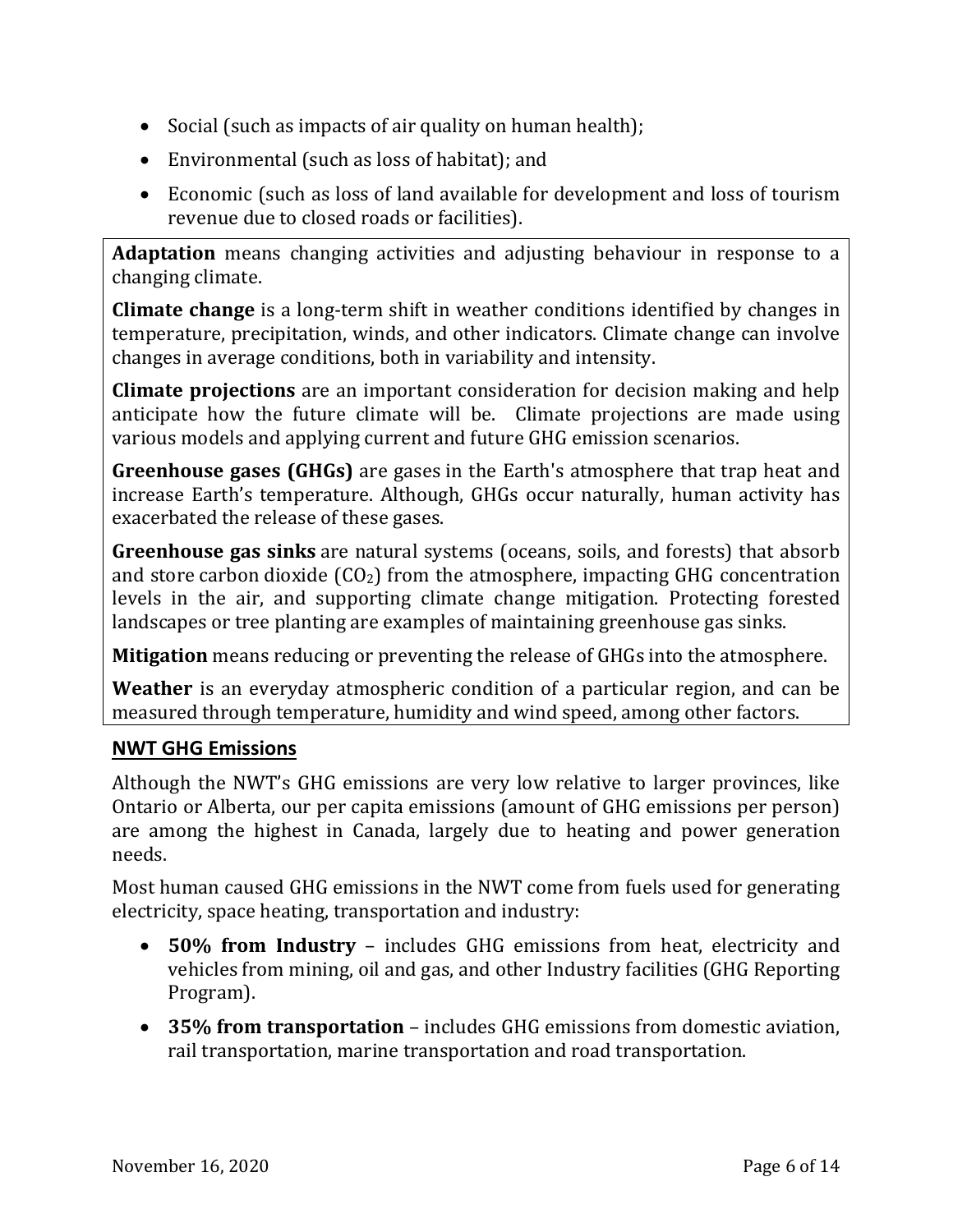- **10% from community heating** includes GHG emissions generated from fuels consumed by commercial and institutional buildings and residential housing.
- **4% from community electricity** includes emissions from power generation in diesel communities.
- **1% from "other" activities** includes GHG emissions from the treatment and disposal of wastes, such as landfills, biological treatment of solid waste, incineration and open burning of waste, and wastewater treatment and discharge.

The GNWT also tracks its **corporate GHG emissions**. For example, heating and electricity in schools, hospitals and other government buildings, as well as fuel used for ferries, barges, medevacs, fighting fires, chartered planes, vehicles, and government travel, all contribute to GHG emissions and are included in a corporate GHG emissions report. 

# **GNWT Approach to Addressing Climate Change**

In general, the GNWT's approach to addressing climate change includes both mitigation efforts (reducing or preventing GHG emissions released into the atmosphere), and also adaptation opportunities (adjusting and responding to a changing climate). 

#### GNWT climate change goals

- 1. Transition to a lower carbon economy
- 2. Improve knowledge of climate change impacts
- 3. Build resilience and adapt to a changing climate
- 4. Cross‐cutting goal: Leadership, communication and capacity‐building
- 5. Cross‐cutting goal: Economic impacts and opportunities

#### Mitigation

Mitigation, in the context of climate change, means reducing or preventing the release of GHGs into the atmosphere. Mitigation can include: using new technologies and renewable energy sources, making older equipment more energy efficient, and changing management and program delivery practices or behaviour to reduce or eliminate emissions. Overall, mitigation aims to reduce the causes of climate change.

Transitioning to a lower carbon economy is the lead responsibility of the Department of Infrastructure through implementation of the Energy Strategy and *Energy Action Plan*, and is also supported by the Department of Finance's implementation of the carbon tax, which has sector-specific GHG reduction targets.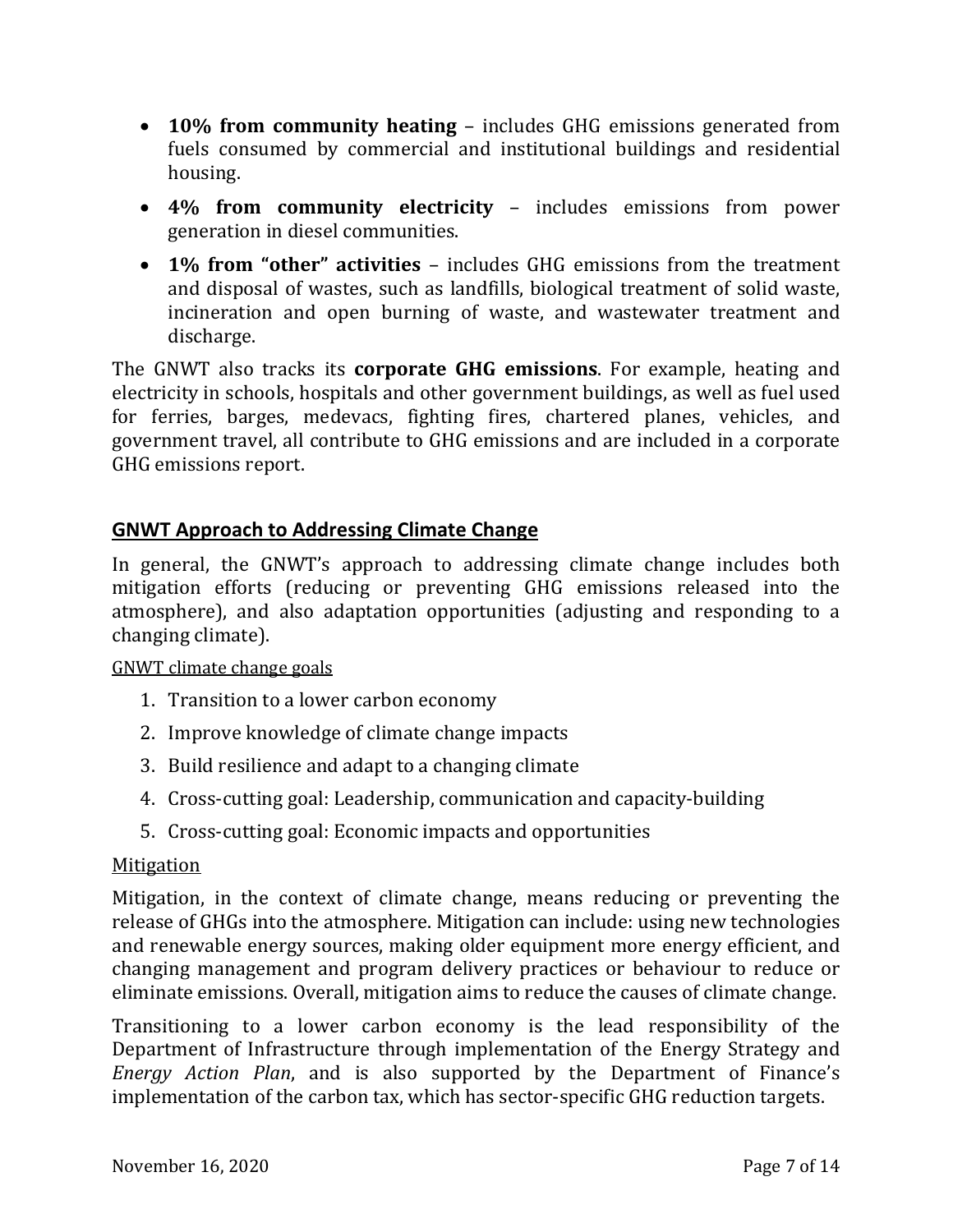The Energy Strategy's GHG emissions reduction goals are to:

- 1. Reduce GHG emissions from electricity generation in diesel powered communities by an average of 25%;
- 2. Reduce GHG emissions from transportation by 10% per capita;
- 3. Increase the share of renewable energy used for space heating to 40%; and
- 4. Increase residential, commercial and government building energy efficiency by 15%.

Mitigation should be considered and incorporated into decision‐making to support a reduction in GHG emissions in order to reach our emissions reduction targets. Mitigations may include supporting the use of energy efficient technologies, undertaking energy retrofits, and increasing the production and transmission of renewable and alternative energy to replace diesel use. The Energy Strategy acknowledges that energy sustainability is not only related to reducing environmental impacts – including the urgent need to address climate change – but is also about local job creation, economic development, and local self‐sufficiency. Accounting for climate change in GNWT decisions will help us strategically assess the impact of decisions in advance and improve accountability.

## **Adaptation**

Adaptation involves modifying decisions, activities and ways of thinking to adjust and respond to a changing climate. Building resilience to climate change focuses on ways to withstand the climate-related changes that are occurring or are yet to come.

Through the CCSF, the GNWT has committed to the following adaptation‐focused goals:

- Improving knowledge of the climate change impacts occurring in the NWT; and
- Building resilience and adapting to a changing climate.

The NWT is already experiencing changes in average temperature, shifts in the seasons and an increasing frequency of extreme weather events and other climate change impacts, such as thawing permafrost. If adaptation and resiliency efforts are delayed while climate change accelerates, there will be more negative impacts to our society, environment and economy. 

Adaptation should be considered and incorporated into decision‐making to ensure systems for transportation, power and communication, water and sanitation, and other important infrastructure like health centres, schools and community facilities are resilient to a changing climate. A changing climate may also present opportunities for future economic activity in the NWT, which GNWT departments should consider during program delivery decision‐making, priority setting, and the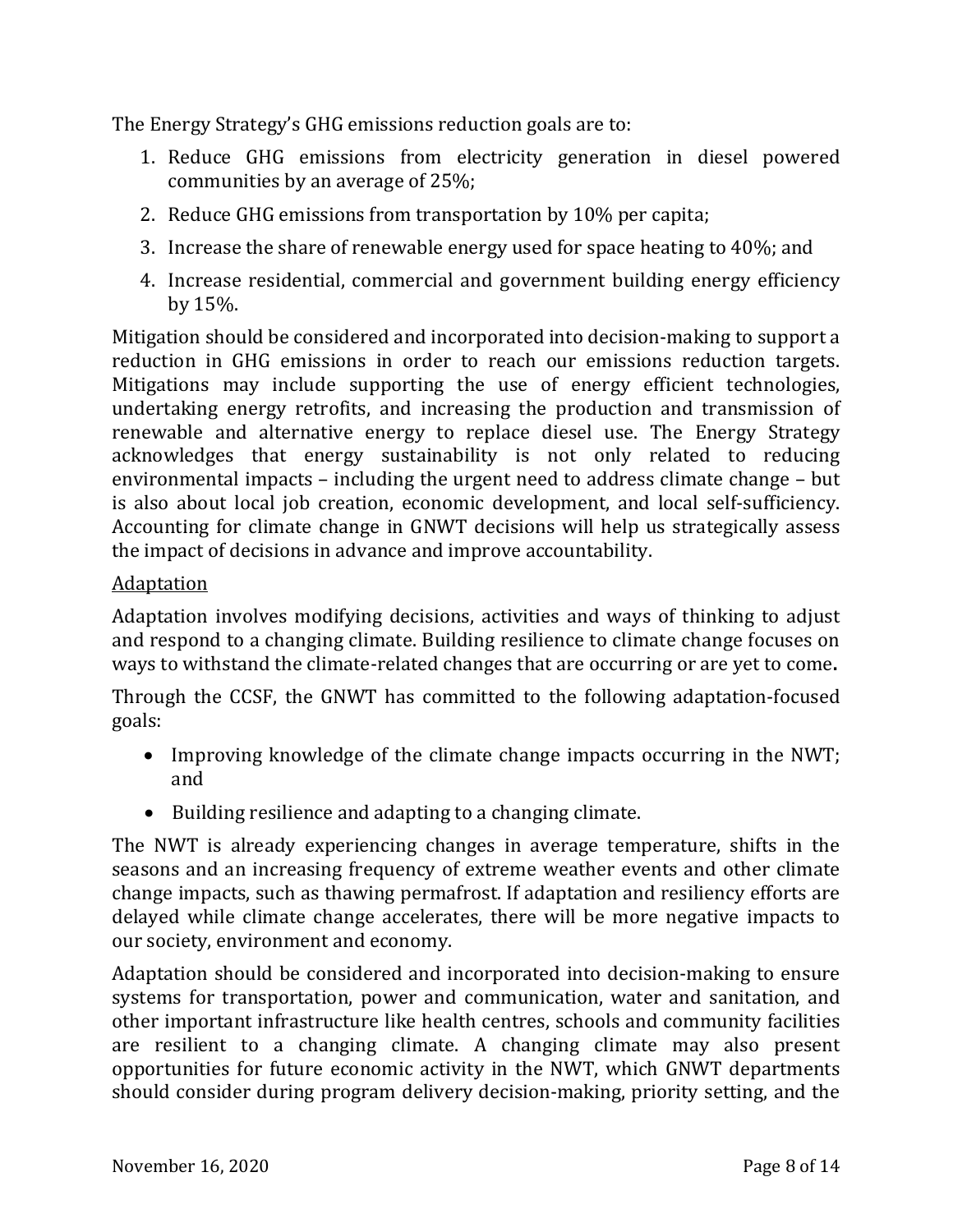development of strategies. For example, shortened ice road seasons may reduce economic viability in areas, and expanded growing seasons may enhance opportunities for food security and small‐scale farming. A changing climate can also influence human health and how we respond. For example, an expected increase in the frequency of severe smoke events due to wildfire could inform health facility planning and decision‐making on program and service delivery.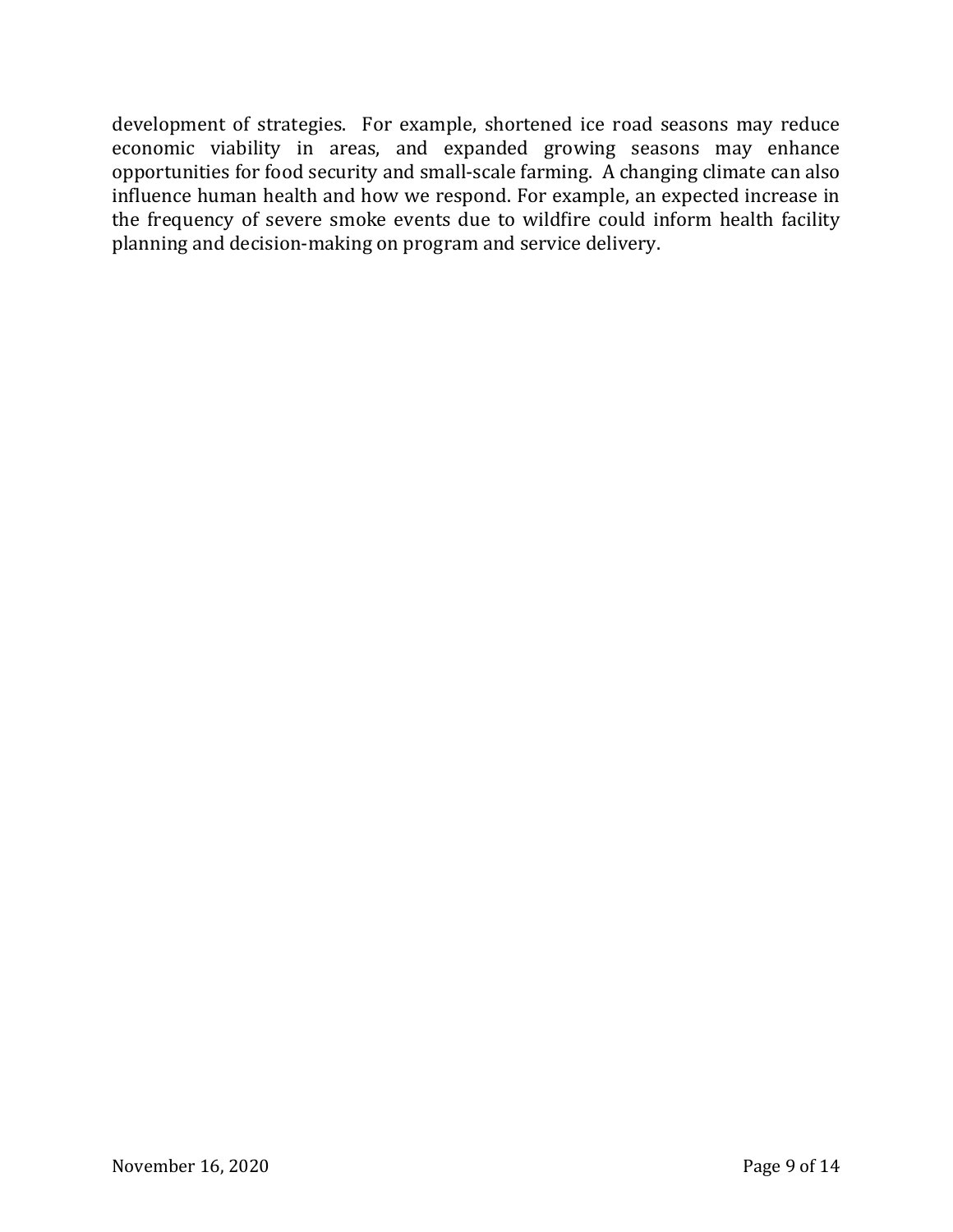| <b>Assessment</b><br><b>Question</b>                                     | Things to demonstrate                                                                                                                                                                                                                                                                                                                                                                                                                                                                                   | <b>More information</b>                                                                                                                                                                                                                                                                                                                                                                                                                                                                                                                                                                                                                                                                                                                                                                                                   |
|--------------------------------------------------------------------------|---------------------------------------------------------------------------------------------------------------------------------------------------------------------------------------------------------------------------------------------------------------------------------------------------------------------------------------------------------------------------------------------------------------------------------------------------------------------------------------------------------|---------------------------------------------------------------------------------------------------------------------------------------------------------------------------------------------------------------------------------------------------------------------------------------------------------------------------------------------------------------------------------------------------------------------------------------------------------------------------------------------------------------------------------------------------------------------------------------------------------------------------------------------------------------------------------------------------------------------------------------------------------------------------------------------------------------------------|
| 1. Will the proposal<br>advance any actions in<br>the CCSF Action Plan?  | If yes, identify the action number.                                                                                                                                                                                                                                                                                                                                                                                                                                                                     | This will be a clear driver to identify and describe in the<br>proposal.                                                                                                                                                                                                                                                                                                                                                                                                                                                                                                                                                                                                                                                                                                                                                  |
|                                                                          | State how the decision will<br>support the action.                                                                                                                                                                                                                                                                                                                                                                                                                                                      | For example, Executive Council approval of an<br>Agriculture Strategy Action Plan directly supports<br>Action Item 3.8c and the Action Area - Protecting and<br>Supporting People by increasing local food security and<br>food production.                                                                                                                                                                                                                                                                                                                                                                                                                                                                                                                                                                               |
| 2. Will the proposal<br>significantly impact the<br>NWT's GHG emissions? | L.<br>Increases GHG emissions<br>Decreases GHG emissions<br>II.<br>III.<br>Does not affect GHG<br>emissions<br>For I, if the proposed decision is<br>expected to significantly increase<br>GHG emissions, describe if/how<br>GHG emissions are being<br>mitigated.<br>For II, if the proposed decision is<br>expected to significantly decrease<br>GHG emissions, describe how.<br>For III, simply state that the<br>decision will have neither a<br>positive, nor negative impact on<br>GHG emissions. | Consider and articulate if the proposal has the potential<br>to directly or indirectly affect either:<br>Natural emissions (such as forest fires, release<br>$\bullet$<br>of methane), or<br><b>Human caused</b> emissions (such as burning of<br>fossil fuels or using alternative technology to<br>reduce use of fossil fuels)<br>Consider and describe at a high-level the<br>timing/lifespan/source of the anticipated GHG<br>emissions reductions or increases, keeping in mind that<br>the decision may have numerous components over its<br>lifespan that impact GHG emissions.<br>Examples of direct GHG emissions reductions could be a<br>proposal to undertake energy retrofits or pursue clean<br>energy development projects (such as hydro or wind).<br>Many proposals may indirectly impact GHG emissions. |

#### **Table 1. How to assess climate change considerations in GNWT decision instruments**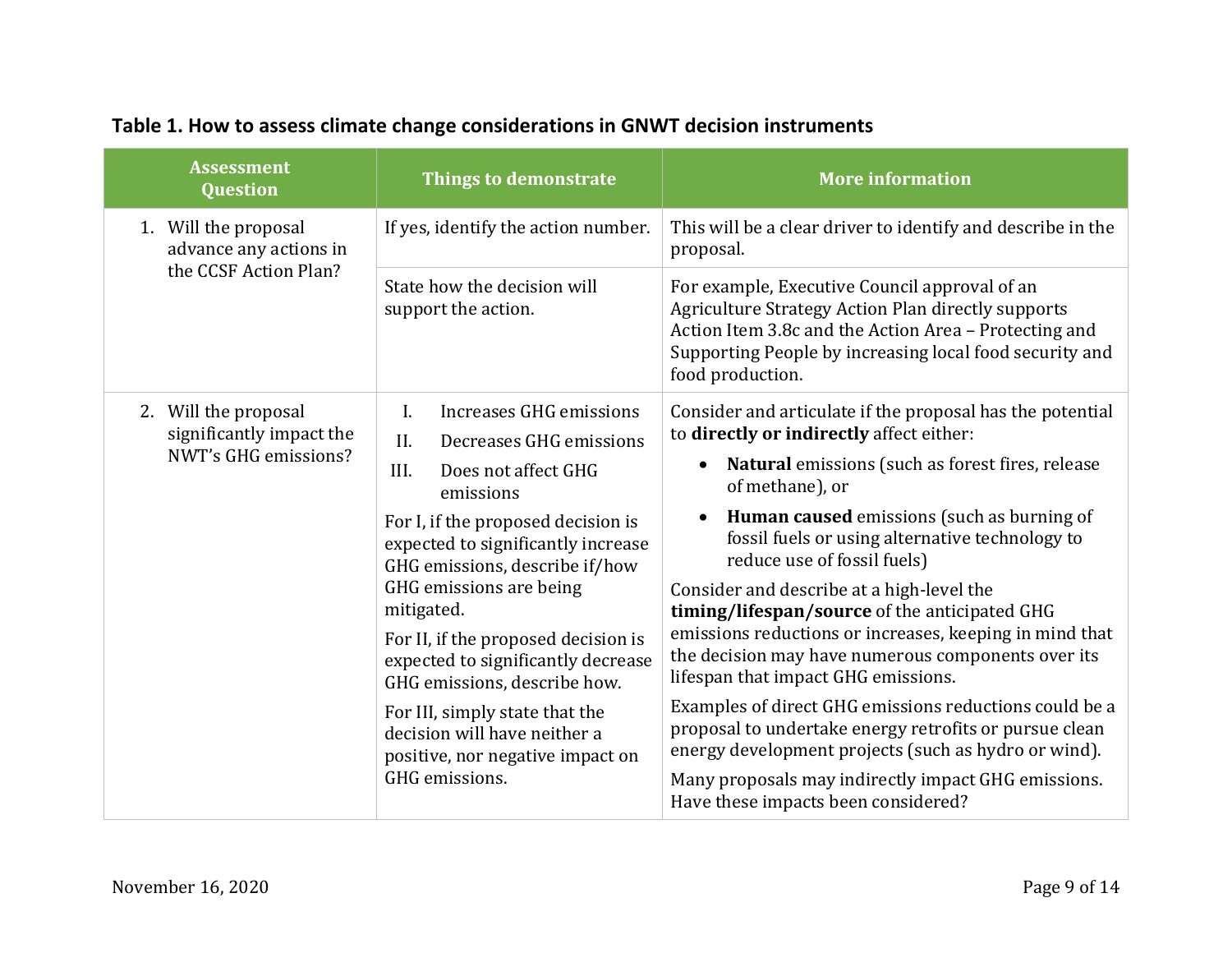| <b>Assessment</b><br><b>Question</b>                                                                          | <b>Things to demonstrate</b>                                                                                                                                                                                    | <b>More information</b>                                                                                                                                                                                                                         |
|---------------------------------------------------------------------------------------------------------------|-----------------------------------------------------------------------------------------------------------------------------------------------------------------------------------------------------------------|-------------------------------------------------------------------------------------------------------------------------------------------------------------------------------------------------------------------------------------------------|
|                                                                                                               | For example, a proposal to create a conservation area,<br>or protect forests or other habitat, is likely to reduce<br>GHG emissions by storing carbon that would otherwise<br>be transferred to the atmosphere. |                                                                                                                                                                                                                                                 |
|                                                                                                               |                                                                                                                                                                                                                 | For human caused GHG emissions, identify the source of<br>GHG emissions change (such as from transportation,<br>industry, heating, and/or electrical generation).                                                                               |
| 3. Will the proposal<br>improve knowledge of<br>climate change impacts?                                       | If yes, describe what knowledge<br>is being gained or gap is being<br>filled.<br>If no, state that the decision does<br>not result in additional<br>knowledge of climate change<br>impacts.                     | Climate change impacts can include the costs, risks and<br>vulnerabilities of climate change.                                                                                                                                                   |
|                                                                                                               |                                                                                                                                                                                                                 | Impacts can disrupt business operations, cause<br>property damage, disrupt supply changes and<br>infrastructure leading to increased costs of maintenance<br>and materials, and raise prices.                                                   |
|                                                                                                               |                                                                                                                                                                                                                 | For example, projects that include a monitoring or<br>research component could contribute to our<br>understanding of climate impacts (i.e., liquefied natural<br>gas (LNG), biomass projects, strategic education or<br>Polytechnic decisions). |
|                                                                                                               |                                                                                                                                                                                                                 | Consider how this knowledge will be captured and<br>shared (e.g., publication, online).                                                                                                                                                         |
|                                                                                                               |                                                                                                                                                                                                                 | Contact the Climate Change and Air Quality<br>section at ENR for assistance, if required.                                                                                                                                                       |
| 4. Will the proposal<br>improve management<br>and adaptation to<br>climate change impacts<br>that are already | Describe how the proposal will<br>help us adapt/build resiliency to<br>current and future adverse<br>climate change impacts.                                                                                    | Consider what the future climate conditions in the area<br>of your project could be.                                                                                                                                                            |
|                                                                                                               |                                                                                                                                                                                                                 | Building resiliency and adaptation to climate change is<br>most evident in infrastructure projects, but it is also<br>important to consider how programs, action plans,                                                                         |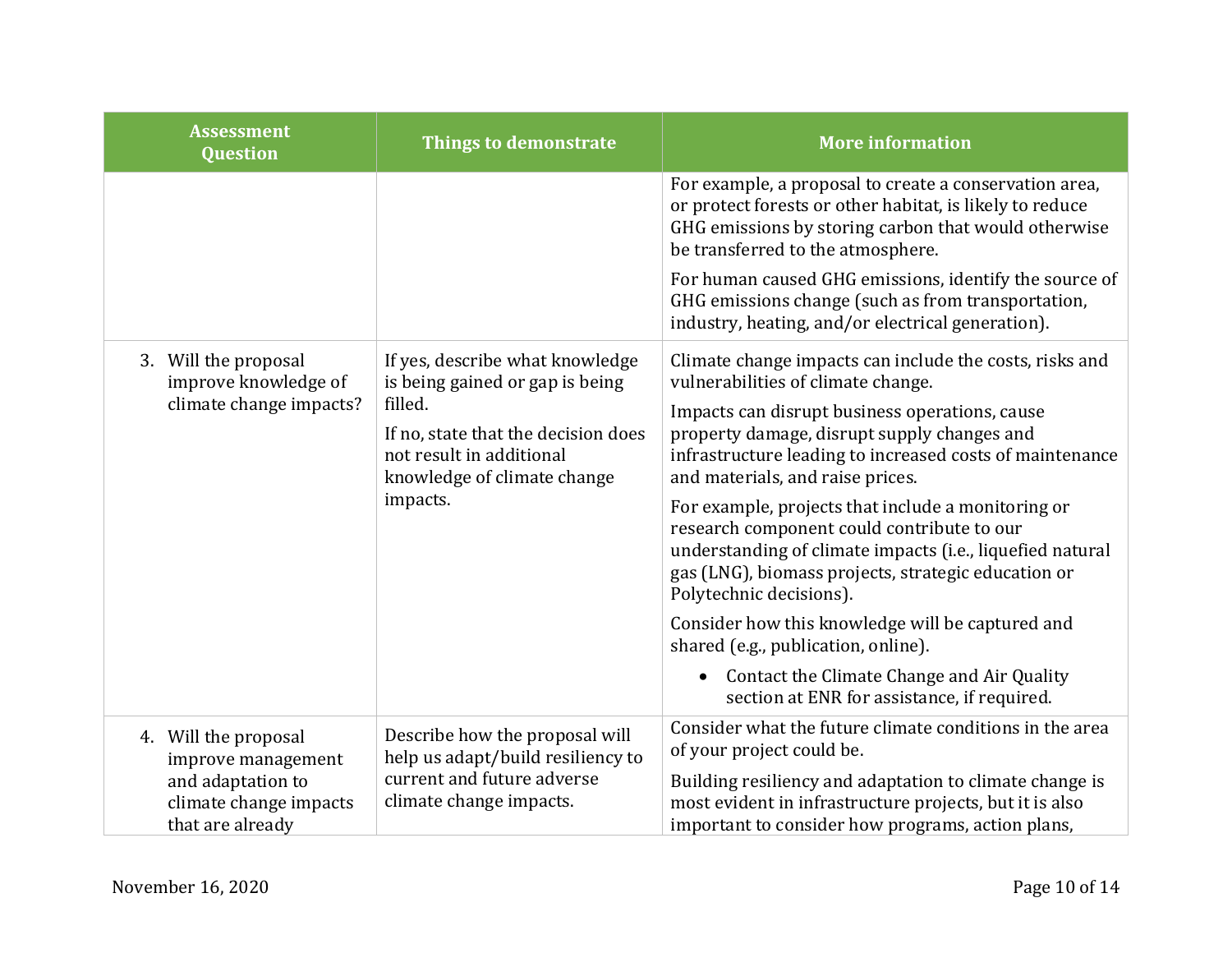| <b>Assessment</b><br><b>Question</b>         | Things to demonstrate | <b>More information</b>                                                                                                                                                                                                                                                                                              |
|----------------------------------------------|-----------------------|----------------------------------------------------------------------------------------------------------------------------------------------------------------------------------------------------------------------------------------------------------------------------------------------------------------------|
| occurring, or are<br>reasonably foreseeable? |                       | policy frameworks and other operations may provide<br>opportunities for resiliency building and adaptation.                                                                                                                                                                                                          |
|                                              |                       | For example, resiliency can include governance<br>mechanisms that account for uncertainty and are<br>flexible, allowing climate change to be considered. This<br>includes measures that will increase social or<br>educational capacity to adapt such as training programs<br>or measures to increase food security. |
|                                              |                       | Economic development includes new economic<br>opportunities that climate change may bring (e.g. longer<br>growing season enhancing agriculture and forestry,<br>longer summer tourism season, longer marine shipping<br>season).                                                                                     |
|                                              |                       | Note: Some GNWT adaptation projects abide by national<br>codes and standards that take into account the impacts<br>of climate change. This would be worth noting.                                                                                                                                                    |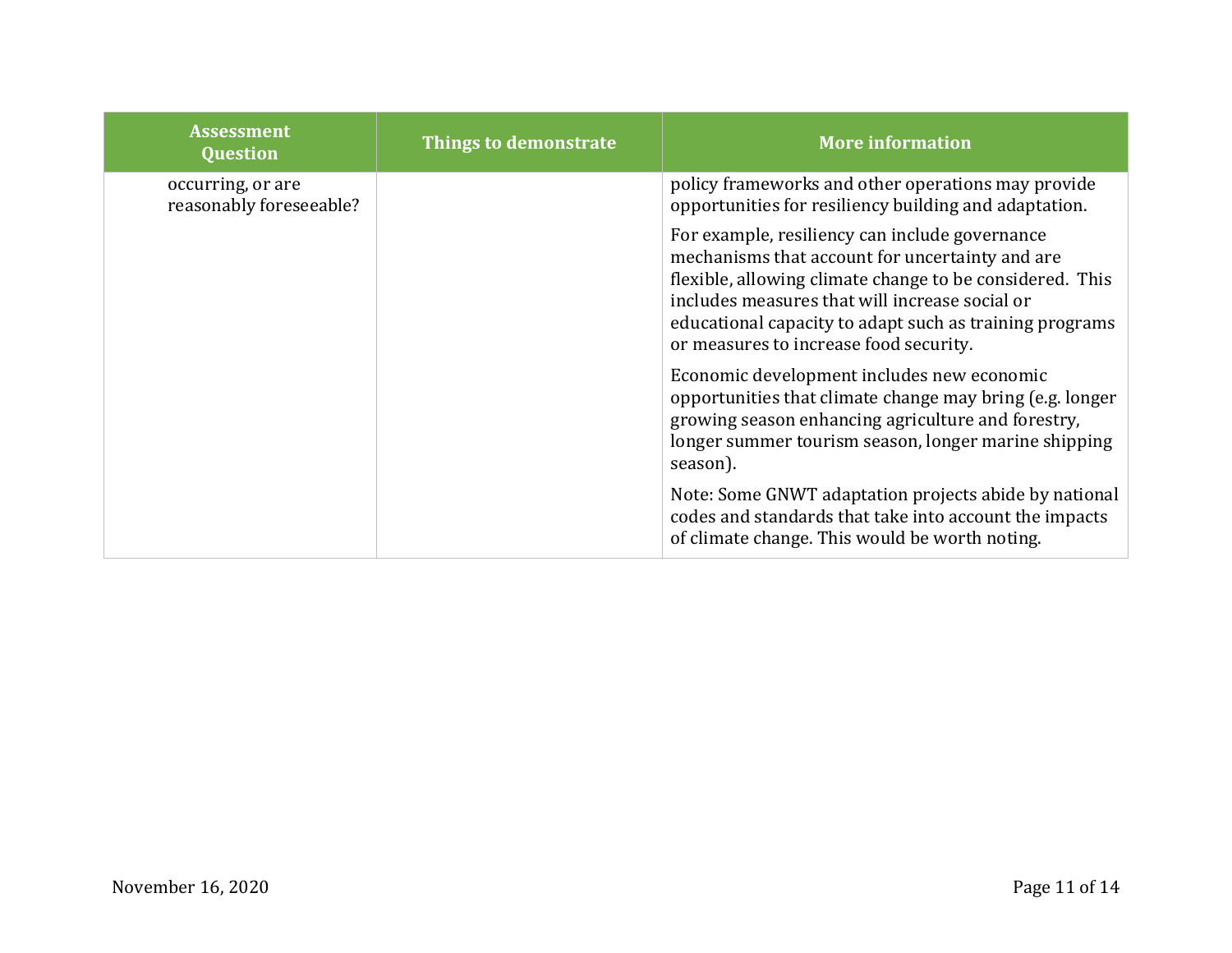#### **Table 2: Other Resources**

Additional resources are available, for general interest, or should ENR‐CCAQ or Central Agency require specific additional information about how climate change impacts or is impacted by your proposed decision.

| <b>Department</b> | <b>Topic</b>                 | <b>Contact information</b>                                                                                                                                           |
|-------------------|------------------------------|----------------------------------------------------------------------------------------------------------------------------------------------------------------------|
| <b>ENR</b>        | Climate Change - general     | climatechange@gov.nt.ca                                                                                                                                              |
|                   |                              | For climate predictions or data:                                                                                                                                     |
|                   |                              | See the Climate Atlas of Canada                                                                                                                                      |
|                   |                              | See Climate Data for a Resilient Canada                                                                                                                              |
|                   |                              | To support adaptation in decision-making it is useful<br>to undertake a risk assessment. Two common ones are<br>below:                                               |
|                   |                              | <b>Public Infrastructure Engineering Vulnerability</b><br>Committee has developed a tool for accessing<br>the climate change risk of infrastructure                  |
|                   |                              | Climate Lens Assessment (often used for<br>federally funded infrastructure projects.) To<br>pursue a climate lens assessment, contact CCAQ<br>to determine feasibly. |
|                   | Forestry and wildfire        | Contact information to be provided                                                                                                                                   |
|                   | Knowledge Agenda             | Contact information to be provided                                                                                                                                   |
|                   | <b>Traditional Knowledge</b> | Contact information to be provided                                                                                                                                   |
|                   | Wildlife                     | Contact information to be provided                                                                                                                                   |
|                   | Water                        | Contact information to be provided                                                                                                                                   |
|                   | Conservation                 | Contact information to be provided                                                                                                                                   |
| <b>ECE</b>        | Archaeology                  | Contact information to be provided                                                                                                                                   |